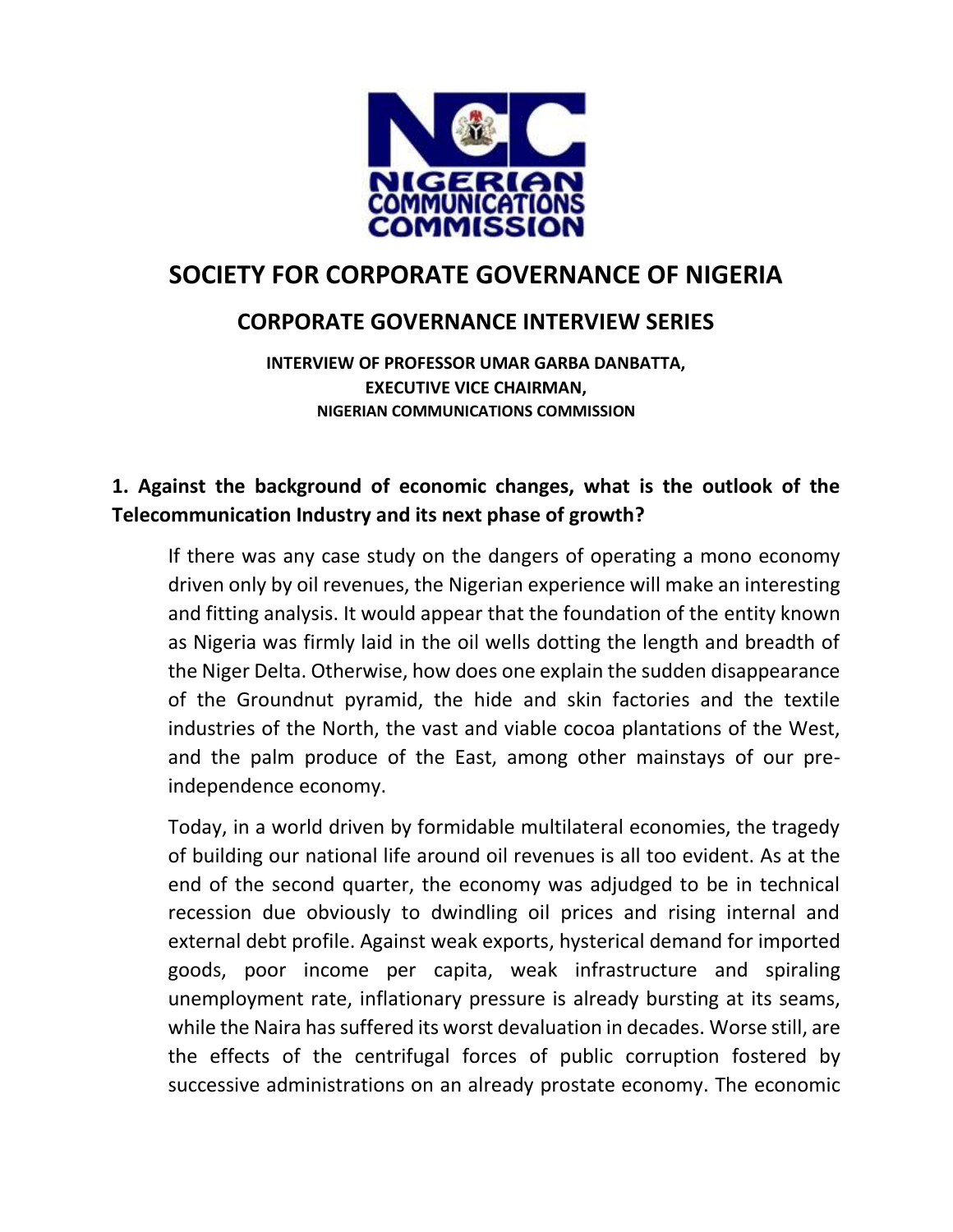

outlook of the nation has never looked so bleak. This is our story-a story of a once prosperous and resilient economy that held so much promise for her people, the sub-region and indeed the African continent.

In the face of these alarm bells, the Federal Government is making deliberate and conscious efforts to diversify the economy by developing the real and non-oil sectors as viable options to a sustainable economy. I am glad to note that in this new drive, the telecoms industry has been identified as one of the key change agents.

As you may be aware, the Information and Technology industry contributed about 12.68% in the second quarter to the GDP and grew by 1.35% year-onyear. In an economy that posted negative numbers and recorded southward movement in other sectors (National GDP for the same period regressed to -2.06, a further contraction from the first quarter numbers), the telecoms industry continues to make significant contributions towards the nation's economic recovery. This is in addition to other positive spin-offs such as creation of jobs across the value chain.

On the whole therefore, the outlook of the industry remains bright, though we must admit that challenges still exist. To illustrate, in the voice segment, the Average Revenue per User (ARPU) is on a decline due largely to Over The Top (OTT) services such as Whatsapp, Facetime, Skype etc. OTTs essentially are services that ride on existing data services to create additional value for users at no extra cost beyond the cost of buying the initial data plan.

To stem the imminent loss of revenue and deepen the industry, we recently launched an eight point agenda to take the industry to the next phase. One of the cardinal objectives of our administration is to deploy pervasive broadband infrastructure across the country. The model we have chosen for this next phase of growth in the sector is known as the Open Access Model, which ensures that broadband infrastructure and services will be rolled out in an open, fair and non-discriminatory basis. At the moment, we have licensed two InfraCos for Lagos and North Central respectively under Phase I of the project and the process of licensing more companies for other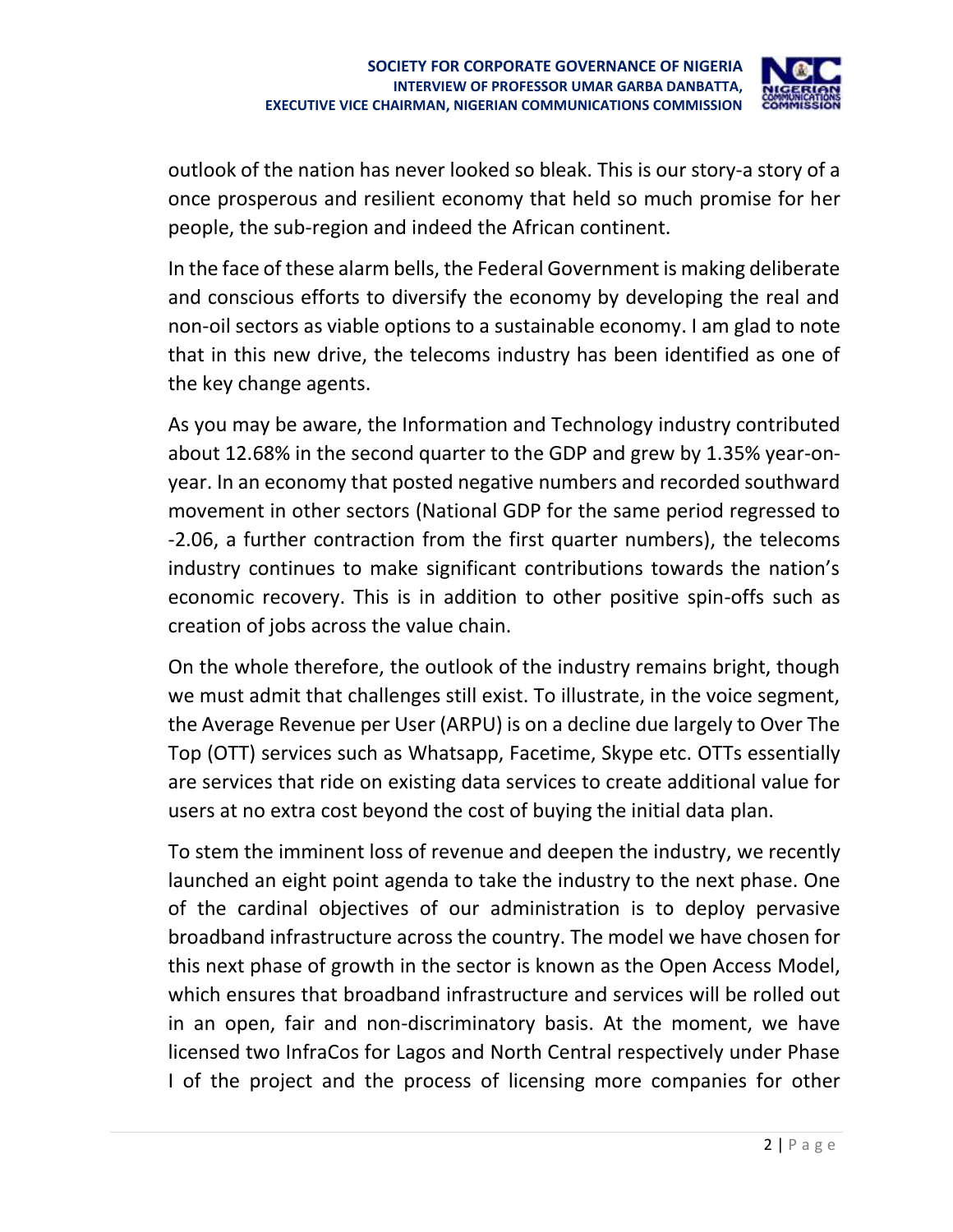

regions has just commenced. It is our expectation that upon completion, Nigerians will begin to enjoy fast and efficient broadband services at competitive data rates. Other positive spin-offs include accelerating national development, increased FDIs, creating direct and indirect employment in the value chain and generally reflating the economy.

## **2. The Nigerian Communications Commission recently made the Code of Corporate Governance for the telecommunication industry mandatory. What are the reasons for this?**

The process of making the Corporate Governance Code mandatory is still ongoing. Over the years, the Commission has had a robust and methodical process of introducing industry-defining initiatives. The idea is that, surprises are not deliberately sprung on the industry and stakeholders are given the opportunity to participate in, and own the initiative, when it finally becomes effective. First, as part of the Commission's engagement process, we had a consultative Forum in June. The objective of the Forum was to obtain necessary inputs from industry stakeholders on the proposed mandatory regime. As expected, industry views and contributions garnered during the Forum will be reflected in the new Code. The next stage of the process will be to upload the Draft Code on the Commission's website for further industry comments. Thereafter, the finalized Code will be gazetted and made an appropriate subsidiary legislation, having a binding nature and the force of law.

The reasons for this transition are twofold: first is the need to sustain the gains recorded in the industry over the years, as well as leave a lasting legacy to incoming generations. This speaks to our commitment to the principle of intergenerational equity. Secondly, while the Commission has done well in technical regulation, not so much has been achieved in the area of behavioral regulation. Recent events point to the fact that, like most successful corporates, telecoms companies have the tendency to act outside the rules of engagement. Therefore, as a Regulator, it is important to put in place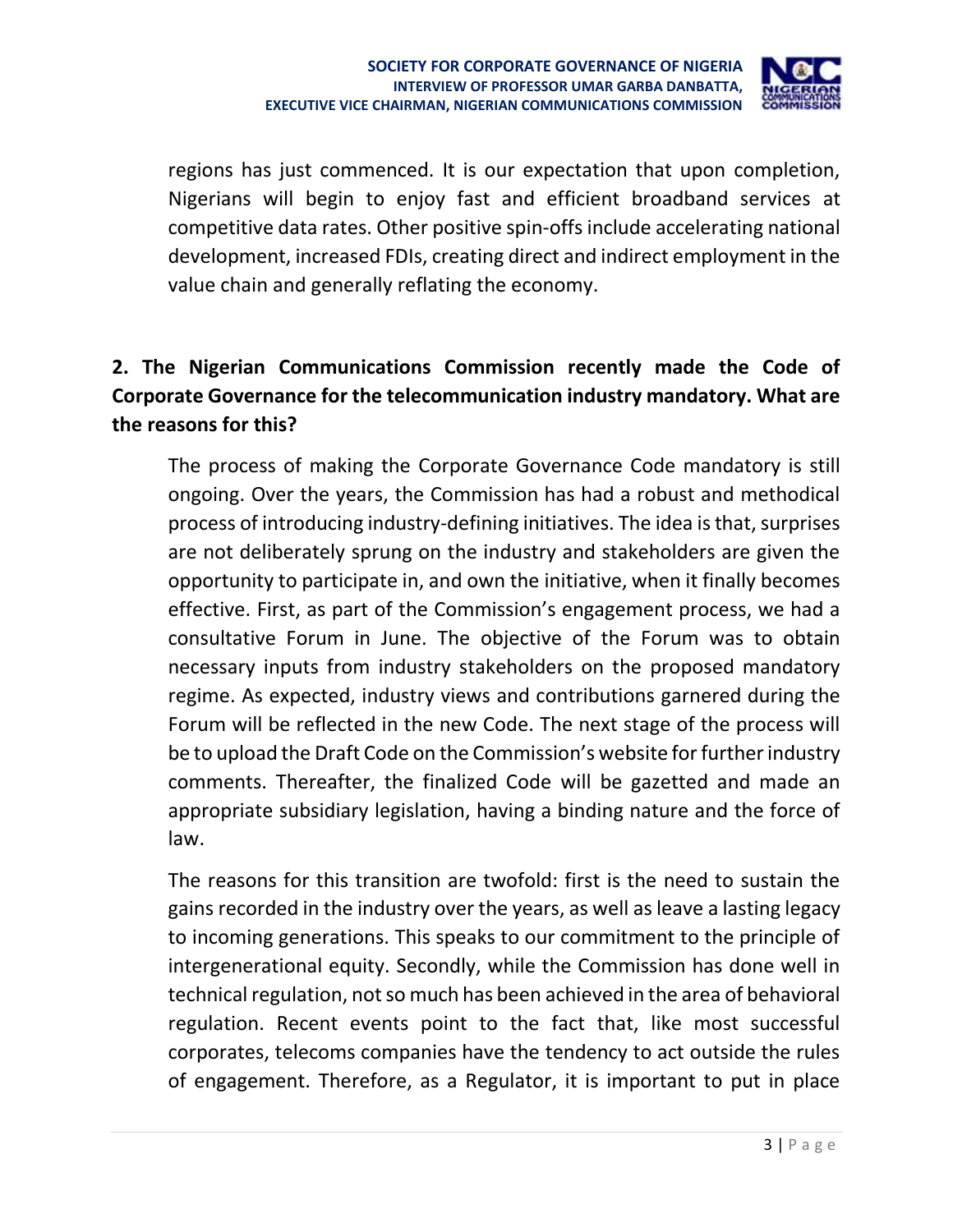

appropriate legal and regulatory frameworks that will curb some of these excesses and risky behaviors even before they crystallize.

## **3. What are the likely impacts of making the NCC Code of Corporate Governance mandatory on Telecommunication Companies in the Country?**

The whole idea of making the Code mandatory is to further entrench the culture of accountability, probity, integrity and sustainability in the industry. It is our hope that when the Code becomes effective, telecoms companies will see the need to align their operations and conduct their businesses within the context of the principles stated in the Code, for the overall benefit of the industry and the country at large.

### **4. What effort is the Commission putting in place towards effectively enforcing the Code in the industry**?

We have put in place a number of measures to enforce compliance with the provisions of the Code. It is important to note that though the Code will be mandatory, we are not dispensing with the "comply or explain" window. The Commission recognizes that there may be situations where it may be impracticable to comply with the provisions of the Code. In such circumstances, cogent reasons may be adduced for non-compliance. Secondly, the Commission is developing a detailed monitoring framework that will deploy appropriate survey instruments, questionnaires and checklists to elicit appropriate responses from industry players on a broad swathe of corporate governance issues. Thirdly, the Commission will institute a periodic reporting mechanism, which will mandate operators to file required reports, stating compliance status on the various aspects of the Code. The frequency of these reports will be worked out and communicated to operators in the final Code document. In addition, the Commission will undertake scheduled checks on records of players.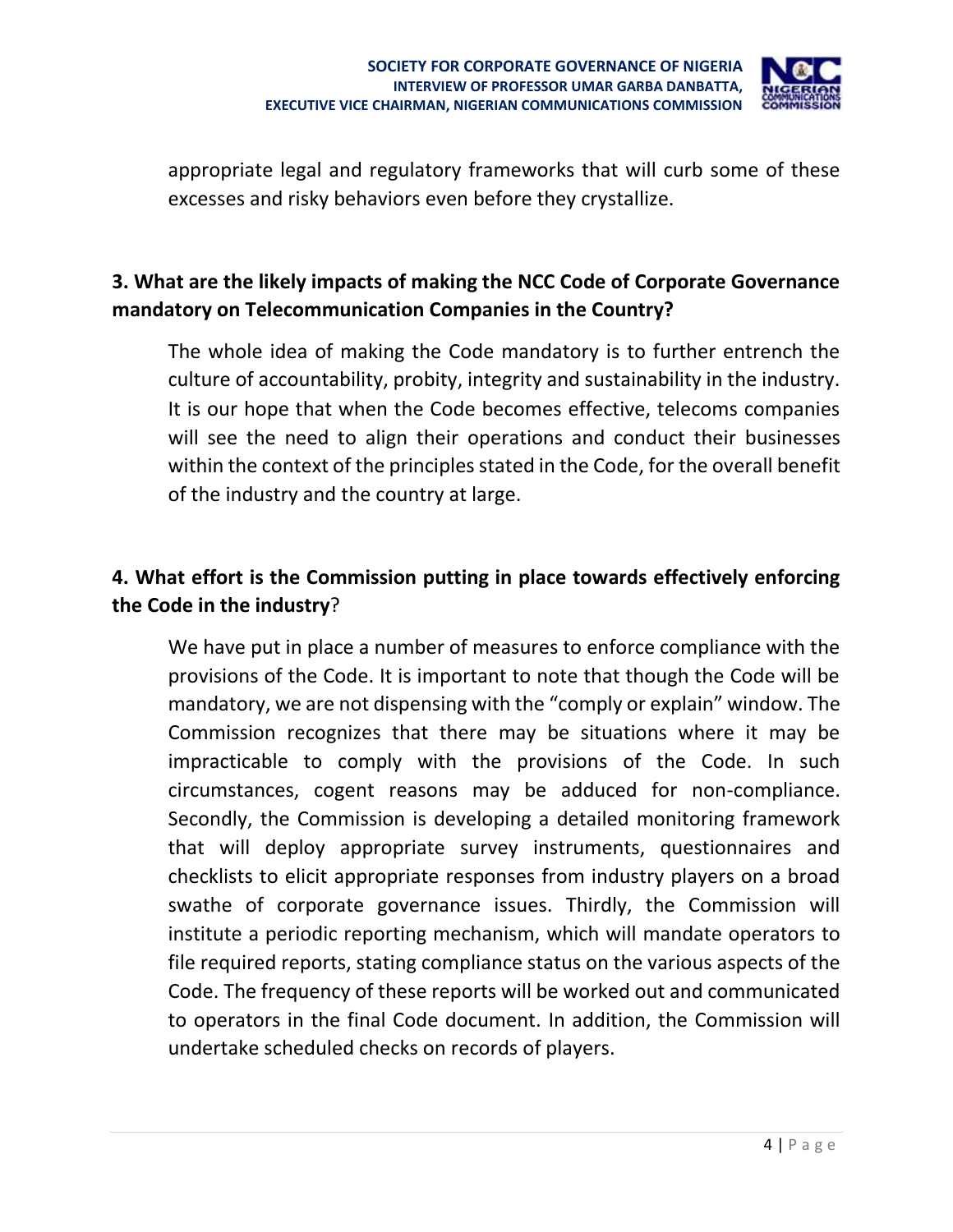

## **5. It has been observed in some quarters that monetary sanction is not the most effective penalty for non-complying firms in the industry. What is your view on this?**

We agree no less that monetary sanctions are not always the most effective penalty for non-compliance. However, it may be the minimum, designed to trigger the alarm bells that further infractions could attract stiffer nonmonetary sanctions. Non-monetary sanctions may include withdrawal of regulatory services to erring operators and in severe cases, revocation of licences. In any case, as amply stated in many fora, the Commission is not always in a hurry to apply sanctions or otherwise wield the proverbial big stick. In line with its anticipatory regulatory approach, Commission will do all within its powers to encourage remedial and abatement actions where infractions have been flagged. It should be noted that the Commission has instituted a recognition and incentive regime aimed at encouraging operators to comply with rules and regulations without bad press and pain of sanctions.

#### **6. Are there sanctions for non-compliance with the Code in the industry**?

Certainly yes, but like we said earlier, sanctions are always the Commission's last resort. The Commission will continue to engage with erring operators until the observed infractions are redressed or mitigated. Having said this, sanctions, particularly where the process of engagement has failed irretrievably, could take the form of administrative fines, withdrawal of regulatory services and in extreme cases, revocation of operating licences.

### **7. In your opinion, whose has the responsibility of ensuring that corporate governance practices are in place and implemented?**

Generally speaking, my take on this is that it is a collective responsibility. Every stakeholder within the value chain must be involved in ensuring that corporate governance principles are in place and implemented. From the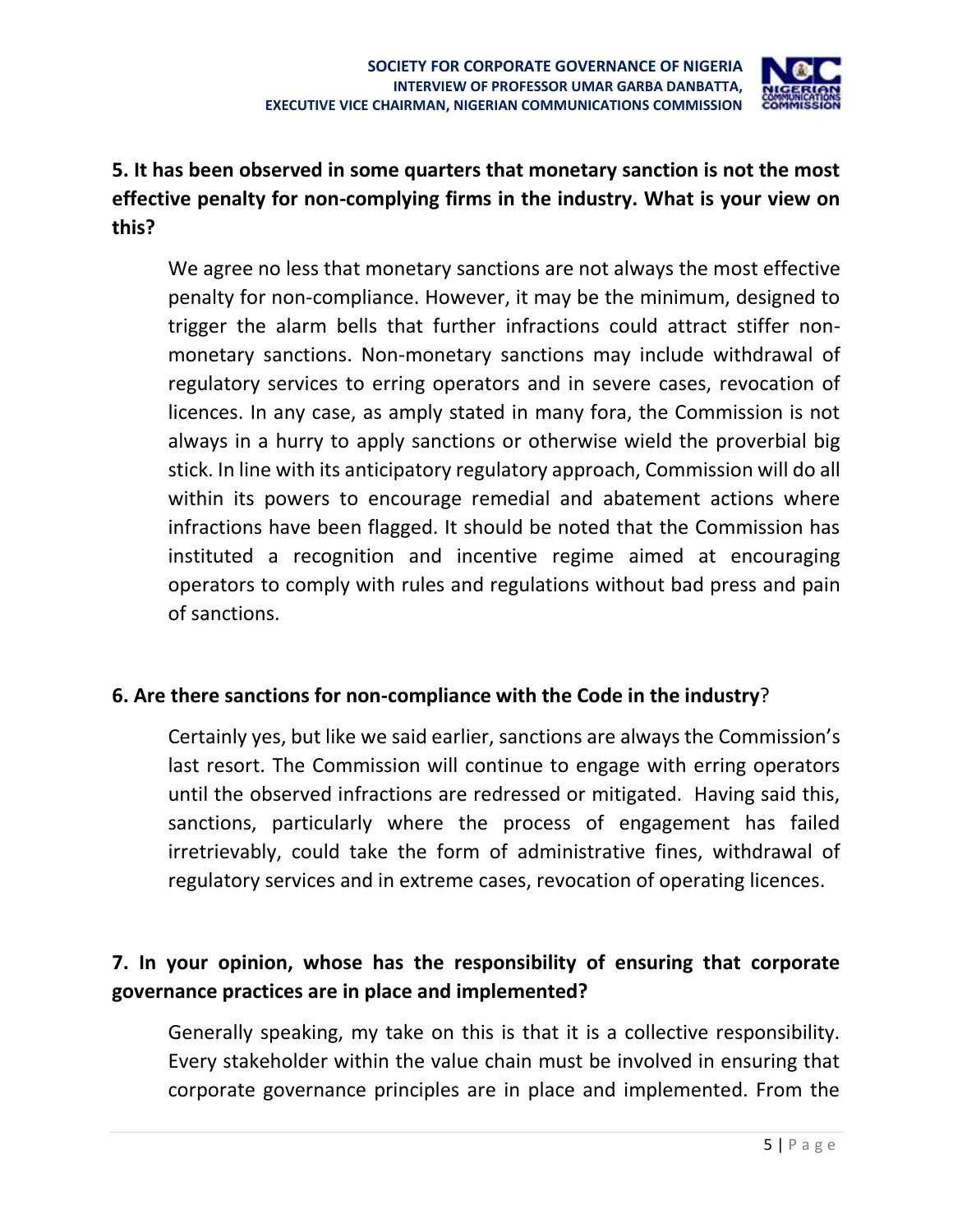

Regulator who sets the standards to the Board, Management and Staff of the company, every stakeholder should own these principles. But more specifically, as the moral compass of companies, the Board has an abiding duty to always ensure that these practices are implemented; bearing in mind that Corporate Governance speaks to global best practices and standards which every company strives to adhere to.

### **8. What in your opinion, is the benefit of having Independent Directors on Boards?**

An independent Director offers unique benefits, services and business advantage. In the wake of corporate failures, business communities are now placing more emphasis on accountability and transparency in the running of companies, while public companies are now required to meet proper accounting and fiduciary obligations. Similarly, investors expect no less and require further assurances from non-public companies.

Essentially, independent directors bring independence, credibility, ability to resolve competing interests, among others, to the Board. However, despite the benefits of having an independent director on the Board of organizations, the debate really is on, how 'independent' is an independent director. Independent directors are not appointed in a vacuum, but typically will be nominated by a stakeholder in the organization, to whom his ultimate allegiance lies. Experience has shown that such stakeholder will nominate persons who will pander to his or her wishes in the course of running the organization. Furthermore, concerns have been raised about the cost of hiring an independent director, loss of control by the owners of the business and the competence of independent director, who sometimes, does not know the business well enough to make quality decision and contributions.

### **9. How would you reconcile the respective responsibilities of Boards and Managements towards effective corporate accountability?**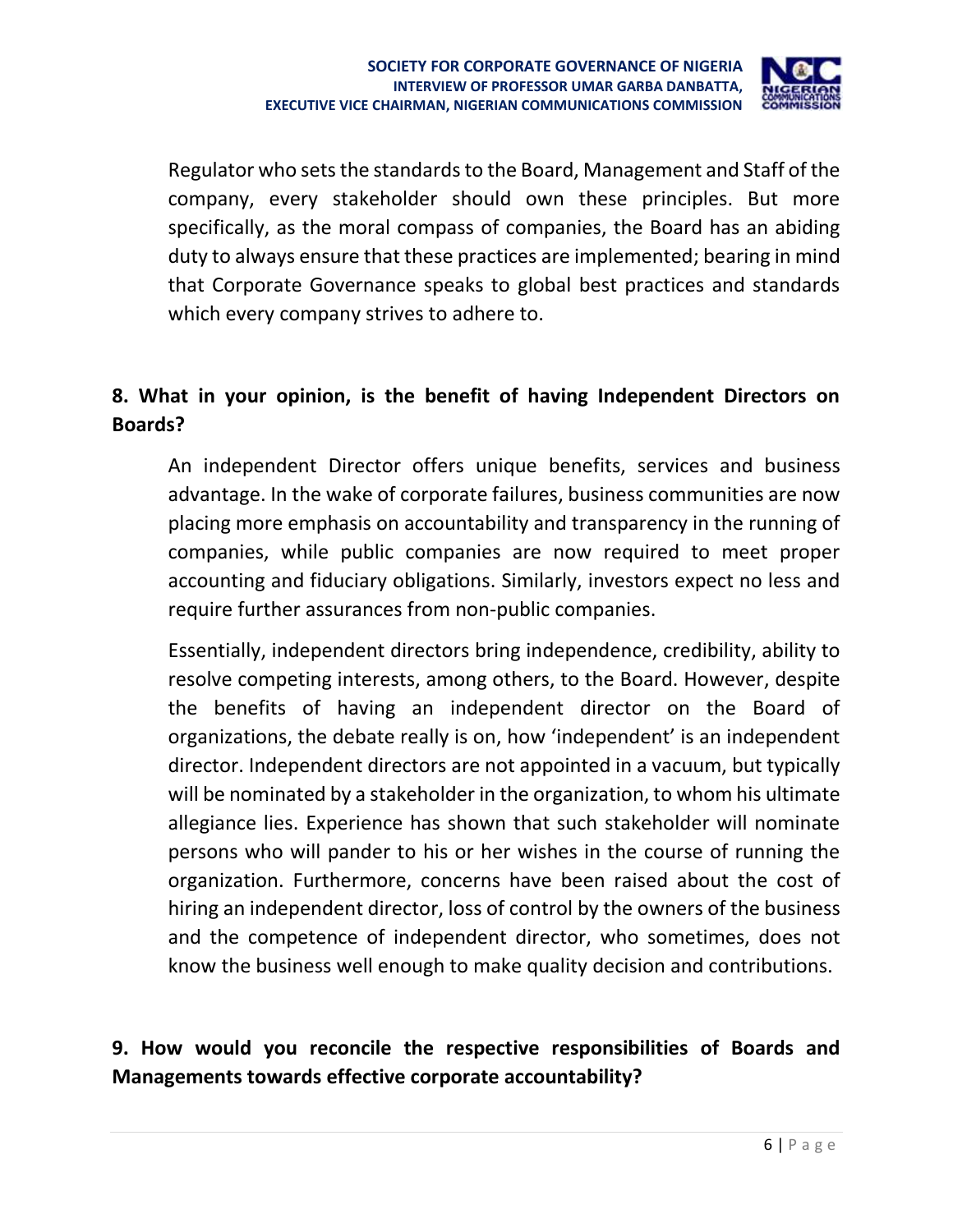

Apart from formulating strategic policies towards the effective administration of organizations, Boards are generally perceived as providing the much needed ethical balance in the conduct of a company's business. On the other hand, Management ensures the effective administration of organizations in order to achieve set targets and goals. To this extent, the Board complements the work of Management. However, the Board has a greater responsibility to ensure that these organizational goals and aspirations are achieved within a sound ethical compass of fairness, probity, accountability and responsibility.

# **10. In Nigeria, most of the Telecommunications firms are neither public companies nor listed on the Nigerian Stock Exchange. What are your views on this?**

Telcos operate within the larger legal regime that regulates the formation, management and general conduct of companies in Nigeria. Every Telco was duly incorporated as a corporate entity at the Corporate Affairs Commission. Therefore, while the Commission will continue to encourage and deepen local participation in the industry, we recognize that it is entirely the prerogative and discretion of telecos to either remain private entities or list as public companies with all the benefits and corresponding stricter requirements of accountability, transparency, probity, disclosure etc. That said, the Commission is committed to further liberalizing the sector for greater participation by other foreign and local investors.

### **11. What is your comment on the application of corporate governance principles on public entities including MDAs?**

Over the years, public entities have been beset by wanton profligacy, corruption, mismanagement, red-tapism, lack of accountability, among other monstrous vices. These organizations are hardly run as target-driven institutions set out to meet measurable goals and exceed stakeholders' expectations. Most times, political patronage underpins and colour critical